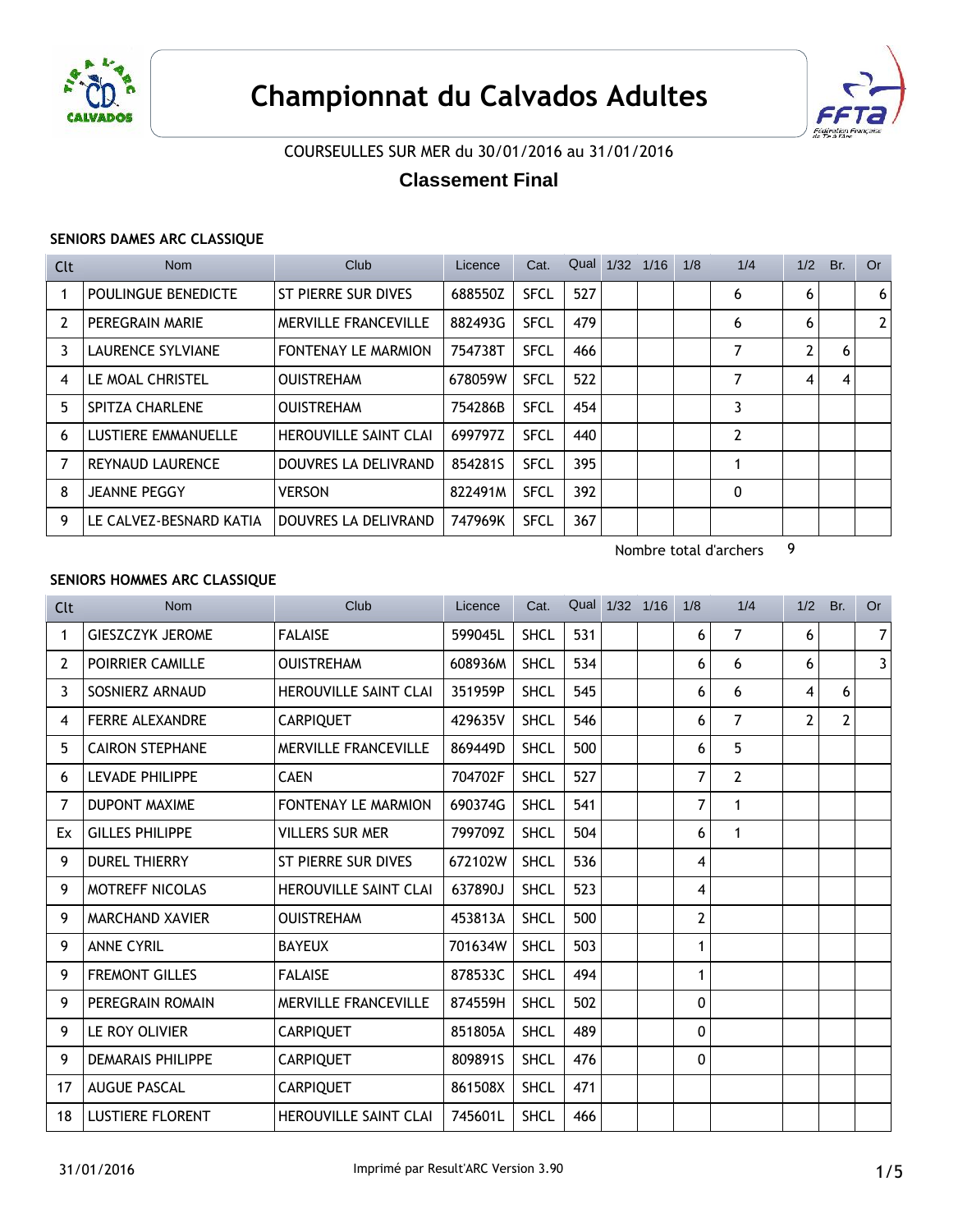| 19 | LEMARIE THOMAS            | <b>CARPIOUET</b>           | 777063J | <b>SHCL</b> | 438 |  |  |  |  |
|----|---------------------------|----------------------------|---------|-------------|-----|--|--|--|--|
| 20 | <b>BEAUDOIN DAVID</b>     | HEROUVILLE SAINT CLAI      | 865760U | SHCL        | 430 |  |  |  |  |
| 21 | MOREL MARC                | DOUVRES LA DELIVRAND       | 848171A | SHCL        | 430 |  |  |  |  |
| 22 | <b>CHIROT QUENTIN</b>     | <b>VILLERS SUR MER</b>     | 872049E | SHCL        | 410 |  |  |  |  |
| 23 | <b>PALMERE LOIC</b>       | <b>FONTENAY LE MARMION</b> | 591897S | SHCL        | 381 |  |  |  |  |
| 24 | <b>BERZINGER STEPHANE</b> | <b>CARPIQUET</b>           | 880748K | <b>SHCL</b> | 351 |  |  |  |  |

Nombre total d'archers 24

#### **VETERANS DAMES ARC CLASSIQUE**

| Clt | <b>Nom</b>             | Club                  | Licence | Cat.        |     | Qual 1/32 1/16 | 1/8 | 1/4 | 1/2 | Br. | Or |
|-----|------------------------|-----------------------|---------|-------------|-----|----------------|-----|-----|-----|-----|----|
|     | DUPONT MARIE-LAURE     | <b>FALAISE</b>        | 782121G | VFCL        | 506 |                |     |     |     |     |    |
|     | POIRRIER VERONIQUE     | <b>OUISTREHAM</b>     | 609814S | VFCL        | 483 |                |     |     |     |     |    |
|     | <b>CARRANO VALERIE</b> | <b>THURY HARCOURT</b> | 004541L | <b>VFCL</b> | 454 |                |     |     |     |     |    |

Nombre total d'archers 3

### **VETERANS HOMMES ARC CLASSIQUE**

| Clt | <b>Nom</b>              | Club                         | Licence | Cat.        |     | Qual 1/32 | 1/16 | 1/8 | 1/4            | 1/2 | Br.            | Or |
|-----|-------------------------|------------------------------|---------|-------------|-----|-----------|------|-----|----------------|-----|----------------|----|
|     | <b>MEYER PASCAL</b>     | DOUVRES LA DELIVRAND         | 649972S | <b>VHCL</b> | 531 |           |      |     | 6              | 6   |                | 6  |
|     | <b>DURAND PHILIPPE</b>  | <b>CAEN</b>                  | 466148H | <b>VHCL</b> | 524 |           |      |     | 6              | 6   |                | 4  |
| 3   | <b>GUESDON OLIVIER</b>  | <b>CAEN</b>                  | 701655U | <b>VHCL</b> | 491 |           |      |     | 7              | 2   | 6              |    |
| 4   | <b>TABURET REGIS</b>    | <b>HEROUVILLE SAINT CLAI</b> | 726105V | <b>VHCL</b> | 529 |           |      |     | 6              | 5   | $\overline{2}$ |    |
| 5   | <b>PALY OLIVIER</b>     | <b>CARPIQUET</b>             | 800914J | <b>VHCL</b> | 479 |           |      |     | 4              |     |                |    |
| 6   | <b>HAMON BRUNO</b>      | <b>HEROUVILLE SAINT CLAI</b> | 760347P | <b>VHCL</b> | 480 |           |      |     | $\overline{2}$ |     |                |    |
| Ex  | <b>COLL CHRISTOPHE</b>  | <b>CARPIQUET</b>             | 846024S | <b>VHCL</b> | 452 |           |      |     | $\overline{2}$ |     |                |    |
| 8   | <b>CHAPON THIERRY</b>   | HEROUVILLE SAINT CLAI        | 800075X | <b>VHCL</b> | 498 |           |      |     |                |     |                |    |
| 9   | <b>BISSON CHRISTIAN</b> | <b>OUISTREHAM</b>            | 381801B | <b>VHCL</b> | 392 |           |      |     |                |     |                |    |

Nombre total d'archers 9

#### **SUPER VETERANS DAMES ARC CLASSIQUE**

| Clt | <b>Nom</b>              | Club                 | Licence         | Cat.         | Qual | $1/32$ $1/16$ | 1/8 | 1/4 | 1/2 | Br. | Or |
|-----|-------------------------|----------------------|-----------------|--------------|------|---------------|-----|-----|-----|-----|----|
|     | <b>MATRON DOMINIQUE</b> | <b>OUISTREHAM</b>    | 835003M         | SVFCL        | 435  |               |     |     |     |     | 6  |
|     | <b>MURAIL FRANCOISE</b> | VILLERS SUR MER      | 827827M   SVFCL |              | 355  |               |     |     |     |     | 5. |
|     | PETIT COLETTE           | DOUVRES LA DELIVRAND | 848184P         | <b>SVFCL</b> | 284  |               |     |     |     |     |    |
|     | <b>BUSNEL CHANTAL</b>   | <b>OUISTREHAM</b>    | 741709F         | <b>SVFCL</b> | 389  |               |     |     |     |     |    |

Nombre total d'archers 4

#### **SUPER VETERANS HOMMES ARC CLASSIQUE**

| Clt | <b>Nom</b>          | Club                       | Licence | Cat.         | Qual | 1/32 | 1/16 | 1/8 | 1/4 | 1/2 | Br. | <b>Or</b> |
|-----|---------------------|----------------------------|---------|--------------|------|------|------|-----|-----|-----|-----|-----------|
|     | <b>HAUTEUR MARC</b> | <b>CARPIQUET</b>           | 717062R | SVHCL I      | 535  |      |      | 6   | 6   | 6   |     | 6         |
|     | LEPELLETIER CHARLES | <b>COURSEULLES SUR MER</b> | 826665Z | SVHCL        | 471  |      |      |     |     |     |     |           |
|     | MALHERBE CHRISTIAN  | DOUVRES LA DELIVRAND       | 347420F | SVHCL I      | 478  |      |      | 6   | 6   |     |     |           |
|     | <b>DUVAL DANIEL</b> | DOUVRES LA DELIVRAND       | 450383X | <b>SVHCL</b> | 476  |      |      |     |     |     |     |           |
|     | <b>TRAVERT JOEL</b> | <b>OUISTREHAM</b>          | 855844R | <b>SVHCL</b> | 487  |      |      | 0   |     |     |     |           |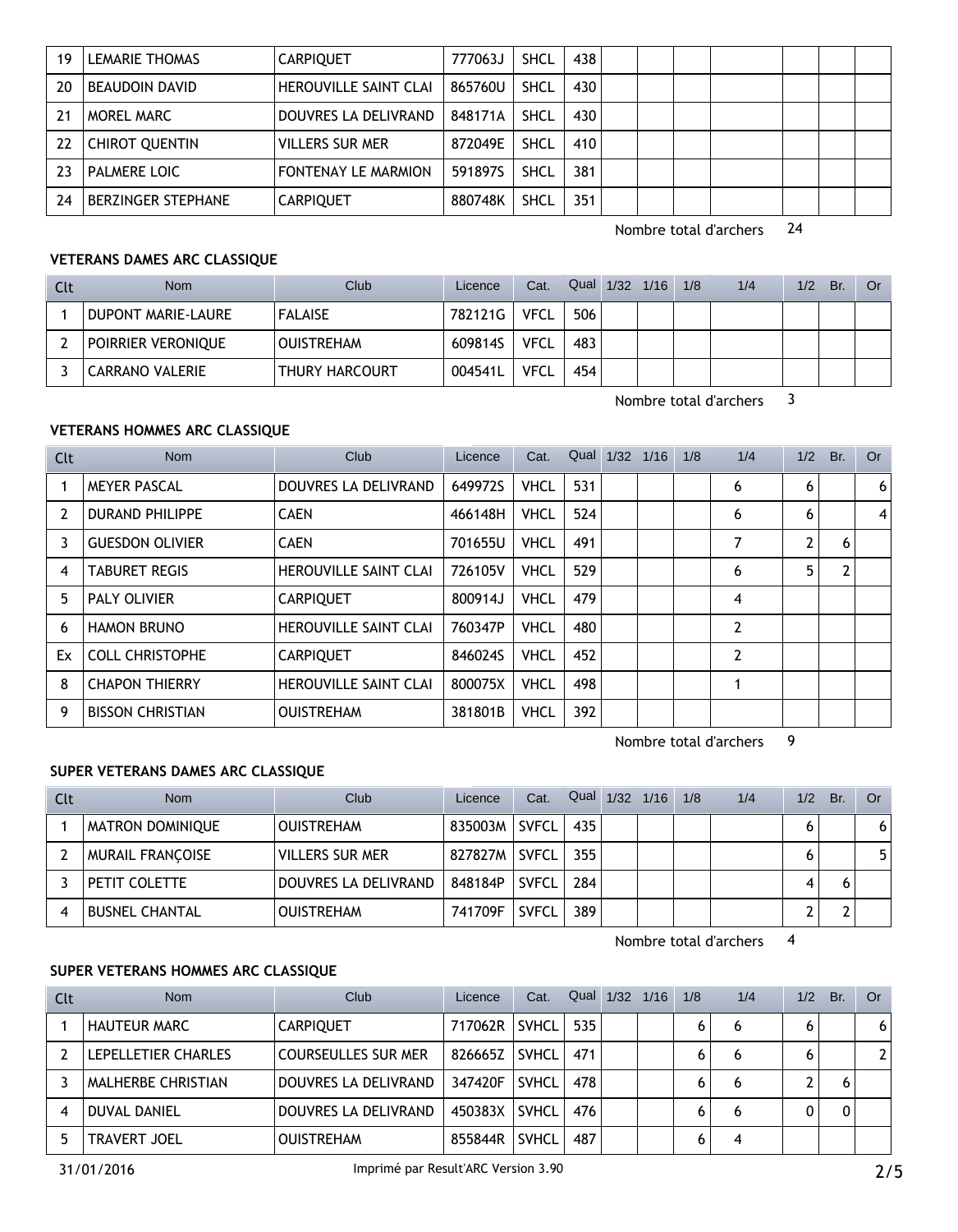| Ex | DELAMARCHE MICHEL       | ST PIERRE SUR DIVES        | 040881L | <b>SVHCL</b> | 482 |  | 6            | 4              |  |  |
|----|-------------------------|----------------------------|---------|--------------|-----|--|--------------|----------------|--|--|
| 7  | <b>ALLARD CHRISTIAN</b> | <b>COURSEULLES SUR MER</b> | 717580D | <b>SVHCL</b> | 453 |  | 6            | $\overline{2}$ |  |  |
| 8  | <b>BROCHARD MICHEL</b>  | <b>FONTENAY LE MARMION</b> | 311052A | <b>SVHCL</b> | 484 |  | 6            | 0              |  |  |
| 9  | <b>BREHIER JACQUES</b>  | VIRE                       | 857216G | <b>SVHCL</b> | 378 |  | 4            |                |  |  |
| 9  | <b>BOCE JEAN MARC</b>   | <b>CARPIQUET</b>           | 790318S | <b>SVHCL</b> | 366 |  | 4            |                |  |  |
| 9  | POTIN CLAUDE            | <b>BAYEUX</b>              | 677149G | <b>SVHCL</b> | 452 |  | 2            |                |  |  |
| 9  | <b>NOEL GERARD</b>      | <b>ARGENCES</b>            | 267693W | <b>SVHCL</b> | 450 |  | 2            |                |  |  |
| 9  | <b>BONILLO ROBERT</b>   | <b>BAYEUX</b>              | 753455Y | <b>SVHCL</b> | 457 |  | 0            |                |  |  |
| 9  | SORIN HUBERT            | <b>VERSON</b>              | 838475L | <b>SVHCL</b> | 425 |  | 0            |                |  |  |
| 9  | <b>JEANNE GERARD</b>    | <b>CAEN</b>                | 381088B | <b>SVHCL</b> | 425 |  | $\Omega$     |                |  |  |
| 9  | <b>VERITE BERNARD</b>   | <b>COURSEULLES SUR MER</b> | 778203Y | <b>SVHCL</b> | 413 |  | $\mathbf{0}$ |                |  |  |
| 17 | <b>GORGE PHILIPPE</b>   | <b>CAEN</b>                | 845572A | <b>SVHCL</b> | 286 |  |              |                |  |  |

Nombre total d'archers 17

### **SENIORS DAMES ARC A POULIES**

| <b>Clt</b> | <b>Nom</b>        | <b>Club</b>                | Licence | Cat.        | Qual 1/32 1/16 |  | 1/8 | 1/4 | 1/2 | Br. | Or |
|------------|-------------------|----------------------------|---------|-------------|----------------|--|-----|-----|-----|-----|----|
|            | REGNASCO MELISSA  | CAEN                       | 904667J | <b>SFCO</b> | 562            |  |     |     |     |     |    |
|            | DARCILLON CECILE  | <b>FONTENAY LE MARMION</b> | 771397A | <b>SFCO</b> | 545            |  |     |     |     |     |    |
|            | POULINGUE VALERIE | l St pierre sur dives      | 814319E | <b>SFCO</b> | 541            |  |     |     |     |     |    |

Nombre total d'archers 3

### **SENIORS HOMMES ARC A POULIES**

| Clt | <b>Nom</b>                     | Club                       | Licence | Cat.        |     | Qual 1/32 1/16 | 1/8 | 1/4 | 1/2 | Br. | <b>Or</b> |
|-----|--------------------------------|----------------------------|---------|-------------|-----|----------------|-----|-----|-----|-----|-----------|
|     | POULINGUE OLIVIER              | ST PIERRE SUR DIVES        | 672124V | <b>SHCO</b> | 578 |                |     | 146 | 144 |     | 145       |
| 2   | <b>DARCILLON DENIS</b>         | <b>FONTENAY LE MARMION</b> | 771395Y | SHCO        | 572 |                |     | 145 | 143 |     | 144       |
| 3   | <b>LEGRAND CHRISTOPHE</b>      | <b>ARGENCES</b>            | 732164F | <b>SHCO</b> | 562 |                |     | 140 | 140 | 142 |           |
| 4   | <b>BAILLEUL MICHEL</b>         | <b>CAEN</b>                | 793222Y | <b>SHCO</b> | 566 |                |     | 139 | 141 | 140 |           |
| 5   | <b>DUPONT OLIVIER</b>          | <b>FONTENAY LE MARMION</b> | 723986S | <b>SHCO</b> | 558 |                |     | 139 |     |     |           |
| 6   | <b>ANFRAY GILDAS</b>           | <b>FONTENAY LE MARMION</b> | 717158V | <b>SHCO</b> | 567 |                |     | 138 |     |     |           |
| 7   | <b>LECUYER FRANCOIS</b>        | VIRE                       | 766964G | <b>SHCO</b> | 571 |                |     | 137 |     |     |           |
| 8   | <b>VILLEROY JEAN-SEBASTIEN</b> | <b>ARGENCES</b>            | 690137Z | <b>SHCO</b> | 559 |                |     | 134 |     |     |           |
| 9   | <b>BOUET LUDOVIC</b>           | <b>ARGENCES</b>            | 713285K | <b>SHCO</b> | 556 |                |     |     |     |     |           |
| 10  | <b>ACUNA CHRISTOPHE</b>        | <b>FONTENAY LE MARMION</b> | 625122F | <b>SHCO</b> | 546 |                |     |     |     |     |           |
| 11  | <b>BERTAULD NICOLAS</b>        | <b>FALAISE</b>             | 782123J | <b>SHCO</b> | 545 |                |     |     |     |     |           |
| 12  | <b>MOULIN STEVE</b>            | <b>CONDE SUR NOIREAU</b>   | 742878B | <b>SHCO</b> | 545 |                |     |     |     |     |           |
| 13  | LEPETIT KARIM                  | <b>COURSEULLES SUR MER</b> | 747973P | <b>SHCO</b> | 528 |                |     |     |     |     |           |

Nombre total d'archers 13

### **VETERANS DAMES ARC A POULIES**

| <b>LIL</b> | Nom                      | Club                                  | Licence | Cat.        | Qual | 1/32 | 1/16 | 1/8 | 1/4 | 1/2 | Br. |  |
|------------|--------------------------|---------------------------------------|---------|-------------|------|------|------|-----|-----|-----|-----|--|
|            | LAURE<br><b>POSTAIRE</b> | <b>FONTENAY</b><br>L <b>E MARMION</b> | 857056H | <b>VECC</b> | 512  |      |      |     |     |     |     |  |

Nombre total d'archers 1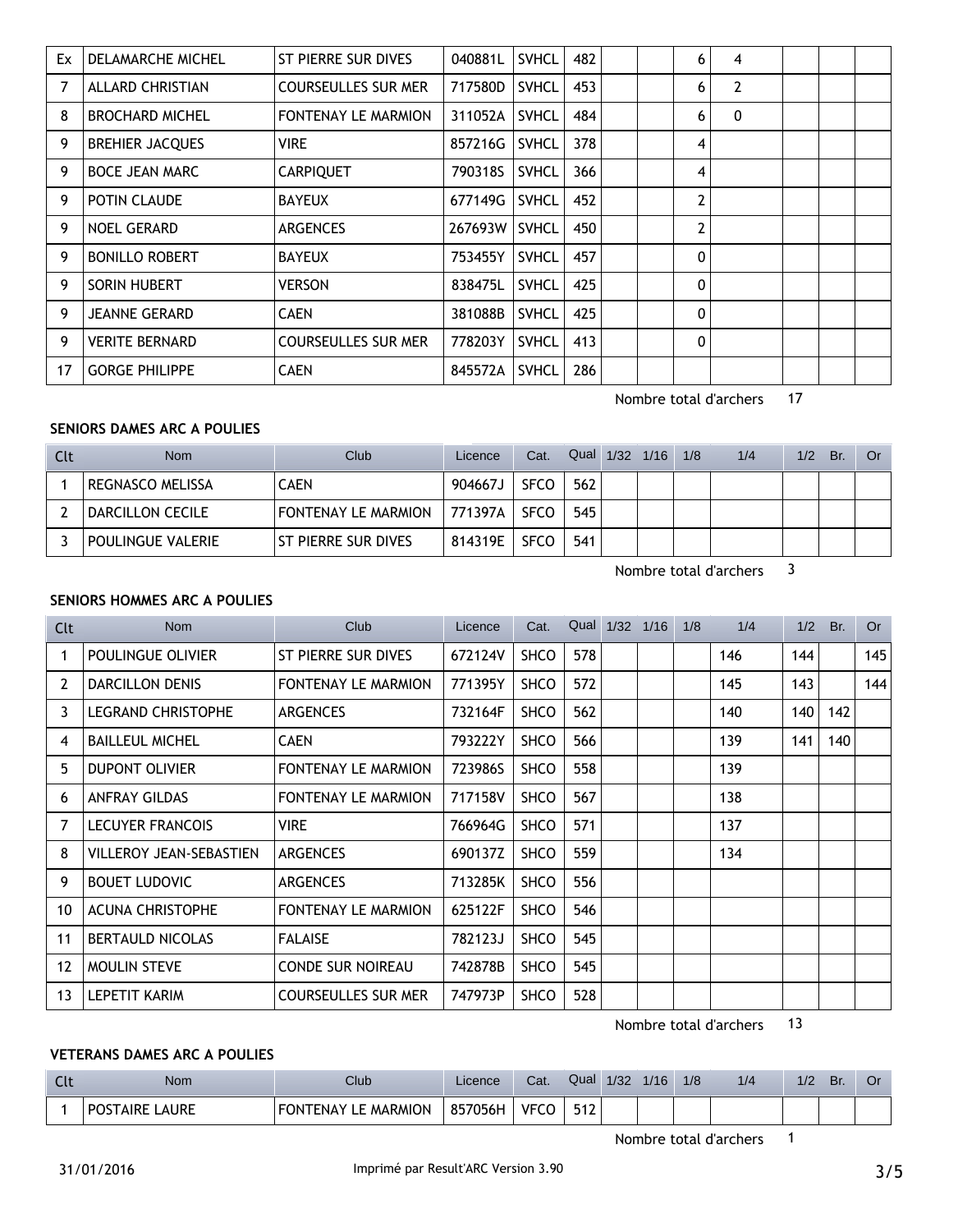### **VETERANS HOMMES ARC A POULIES**

| Clt | <b>Nom</b>                                     | Club                     | Licence | Cat.        | Qual 1/32 1/16 |  | 1/8 | 1/4 | 1/2 | Br. | Or  |
|-----|------------------------------------------------|--------------------------|---------|-------------|----------------|--|-----|-----|-----|-----|-----|
|     | <b>OLIVIER FREDERIC</b>                        | <b>CAEN</b>              | 649975V | <b>VHCO</b> | 555            |  |     |     | 138 |     | 141 |
|     | CUQUEMELLE JEAN CLAUDE   HEROUVILLE SAINT CLAI |                          | 440951V | <b>VHCO</b> | 555            |  |     |     | 143 |     | 141 |
|     | <b>MEYER PASCAL</b>                            | DOUVRES LA DELIVRAND     | 649972S | <b>VHCO</b> | 538            |  |     |     | 133 | 134 |     |
|     | <b>SAGOT FREDERIC</b>                          | <b>CONDE SUR NOIREAU</b> | 812793W | <b>VHCO</b> | 526            |  |     |     | 117 | 124 |     |

Nombre total d'archers 4

### **SUPER VETERANS DAMES ARC A POULIES**

| <b>Clt</b> | <b>Nom</b>                       | Club            | Licence | Cat.         | Qual | 1/32 | 1/16 | 1/8 | 1/4 | 1/2 | Br. | Οī |
|------------|----------------------------------|-----------------|---------|--------------|------|------|------|-----|-----|-----|-----|----|
|            | <sup>-</sup> ANNICK<br>AUTHOUART | <b>ARGENCES</b> | 761618W | <b>SVFCO</b> | 474  |      |      |     |     |     |     |    |

Nombre total d'archers 1

### **SUPER VETERANS HOMMES ARC A POULIES**

| Clt | <b>Nom</b>           | Club                 | Licence | Cat.        | Qual | 1/32 | 1/16 | 1/8 | 1/4 | 1/2 | Br. | <b>Or</b> |
|-----|----------------------|----------------------|---------|-------------|------|------|------|-----|-----|-----|-----|-----------|
|     | <b>OUIN PHILIPPE</b> | DOUVRES LA DELIVRAND | 761210C | <b>SVHC</b> | 547  |      |      |     |     | 135 |     | 139       |
|     | LAJOIE MICHEL        | <b>CARPIQUET</b>     | 383577G | <b>SVHC</b> | 546  |      |      |     |     | 139 |     | 138       |
|     | LHOTE JACQUES        | <b>CAEN</b>          | 602669A | <b>SVHC</b> | 532  |      |      |     |     | 130 | 136 |           |
| 4   | LE MONNIER ALAIN     | <b>BAYEUX</b>        | 680476Y | <b>SVHC</b> | 543  |      |      |     |     | 121 | 134 |           |
|     | MARC JEAN PIERRE     | <b>CAEN</b>          | 388189V | <b>SVHC</b> | 530  |      |      |     |     |     |     |           |
| 6   | AUTHOUART JEAN MARIE | <b>ARGENCES</b>      | 761617V | <b>SVHC</b> | 525  |      |      |     |     |     |     |           |

Nombre total d'archers 6

### **SCRATCH DAMES ARC NU**

| Clt | <b>Nom</b>                | Club                        | Licence | Cat.        | Qual | 1/32 | 1/16 | 1/8 | 1/4 | 1/2 | Br. | Or |
|-----|---------------------------|-----------------------------|---------|-------------|------|------|------|-----|-----|-----|-----|----|
|     | <b>BOISGONTIER SYLVIA</b> | <b>ARGENCES</b>             | 744323X | <b>SFBB</b> | 459  |      |      |     |     |     |     | 7  |
|     | <b>BUFFET SYLVIANE</b>    | ST PIERRE SUR DIVES         | 878899A | <b>SFBB</b> | 388  |      |      |     |     |     |     | 3  |
|     | <b>BADOUD FRANCOISE</b>   | <b>OUISTREHAM</b>           | 751844X | <b>SFBB</b> | 355  |      |      |     |     |     |     |    |
|     | <b>HAMCHART SERGINE</b>   | <b>MERVILLE FRANCEVILLE</b> | 628083Z | SFBB        | 256  |      |      |     |     |     |     |    |

Nombre total d'archers 4

# **SCRATCH HOMMES ARC NU**

| Clt | <b>Nom</b>                | Club                         | Licence | Cat.        | Qual | 1/32 | 1/16 | 1/8 | 1/4            | 1/2 | Br.            | Or             |
|-----|---------------------------|------------------------------|---------|-------------|------|------|------|-----|----------------|-----|----------------|----------------|
|     | <b>BOISGONTIER HERVE</b>  | <b>ARGENCES</b>              | 744948B | <b>SHBB</b> | 451  |      |      |     | 7              | 6   |                | 6 <sup>1</sup> |
| 2   | <b>HAMON ALAIN</b>        | <b>VERSON</b>                | 434787V | <b>SHBB</b> | 488  |      |      |     | 6              | 6   |                | 4              |
| 3   | THOMAS JEAN-JACQUES       | <b>CONDE SUR NOIREAU</b>     | 386927Y | <b>SHBB</b> | 466  |      |      |     | 6              | 5   | 6              |                |
| 4   | <b>GONCALVES MANUEL</b>   | <b>ARGENCES</b>              | 464592S | <b>SHBB</b> | 440  |      |      |     | 6              | 0   | $\overline{2}$ |                |
| 5   | <b>CHRISTIEN ERIC</b>     | <b>HEROUVILLE SAINT CLAI</b> | 754787W | <b>SHBB</b> | 395  |      |      |     | 3              |     |                |                |
| 6   | <b>ICHER YVAN</b>         | <b>VIRE</b>                  | 863830W | <b>SHBB</b> | 404  |      |      |     | 2              |     |                |                |
| Ex  | <b>MARIE CLAUDE</b>       | <b>OUISTREHAM</b>            | 748329B | <b>SHBB</b> | 380  |      |      |     | $\overline{2}$ |     |                |                |
| 8   | LESENECHAL LAURENT        | <b>CONDE SUR NOIREAU</b>     | 739934B | <b>SHBB</b> | 394  |      |      |     | 0              |     |                |                |
| 9   | <b>ROGER PATRICK</b>      | <b>VIRE</b>                  | 757197R | <b>SHBB</b> | 318  |      |      |     |                |     |                |                |
| 10  | <b>LOCOUEVILLE PIERRE</b> | <b>VILLERS SUR MER</b>       | 795691G | <b>SHBB</b> | 305  |      |      |     |                |     |                |                |